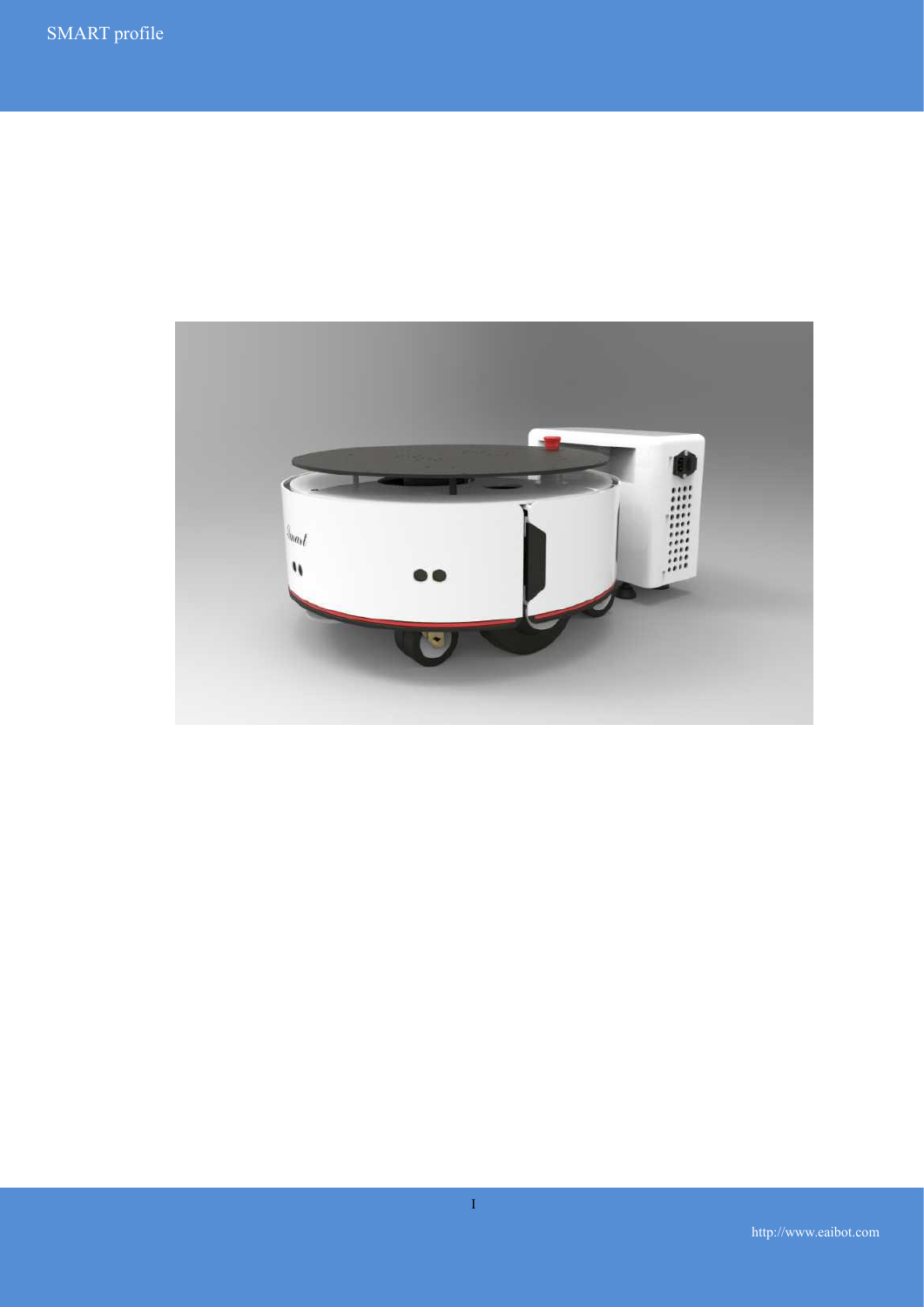# <span id="page-1-0"></span>**SMART Mobile platform introduction**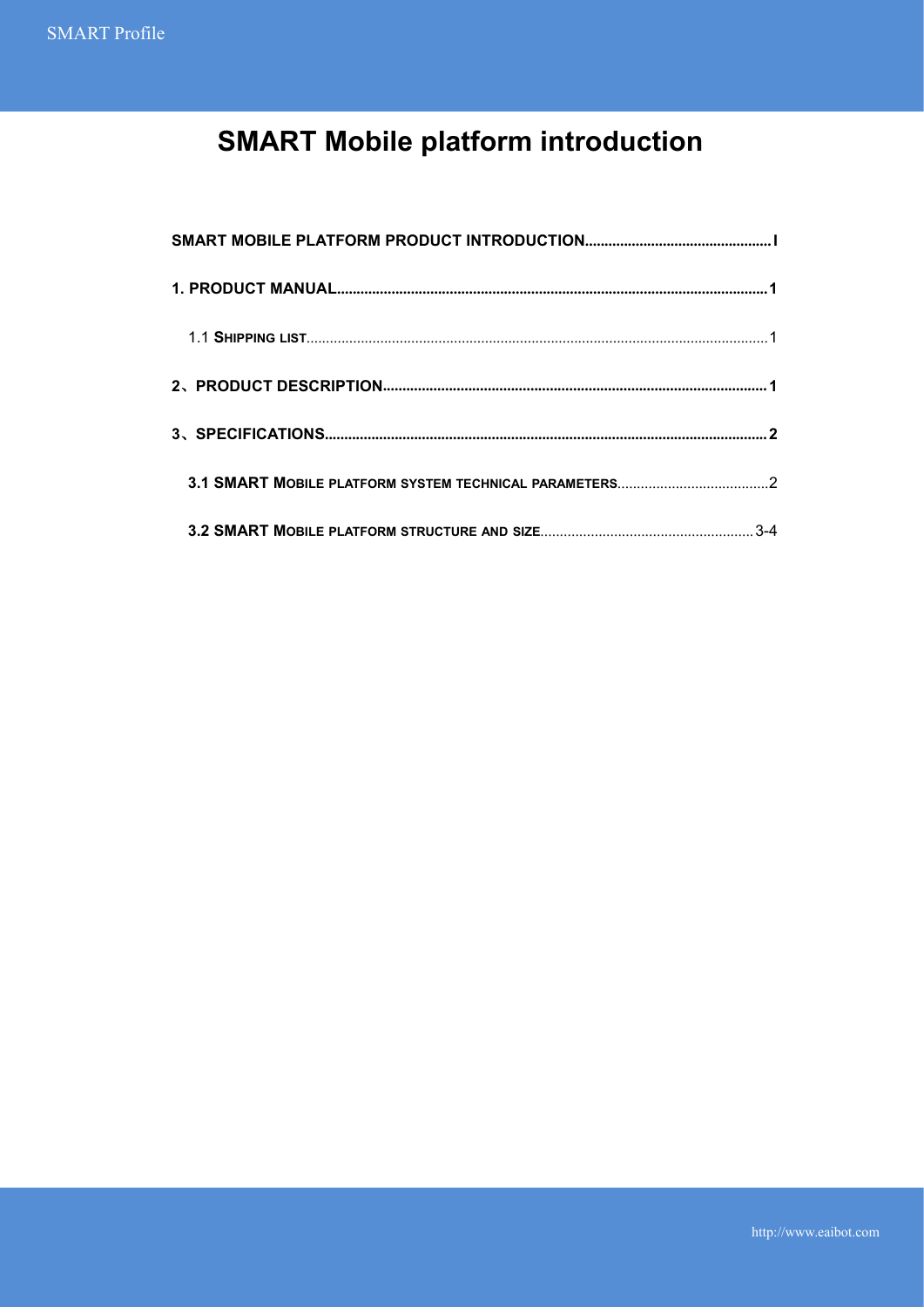### <span id="page-2-0"></span>**1.Product Manual**

#### <span id="page-2-1"></span>1.1 Shipping List

| <b>Item</b> | <b>Part name</b>                     | <b>QTY</b> | <b>Remark</b> |
|-------------|--------------------------------------|------------|---------------|
|             | <b>SMART Mobile platform</b>         |            | Standard      |
|             | Automatic charging stand             |            | Standard      |
|             | Housing (with anti-collision bumper) |            | Optional      |

### <span id="page-2-2"></span>**2.Product Description**

SMART Intelligent Mobile Platform System (below abbreviation "SMART") is a high-standard, modular commercial-grade mobile platform system newly developed by EAI. SMART has built-in a high-performance Slam navigation module and high-precision G4 lidar. The base adopts advanced power system suspension device, which has excellent stability ,ground adaptability, high-level obstacle avoidance and accurate navigation capability etc. It is suitable for corporate customers for secondary development and rapid deployment to commercial applications.

#### **Main Features:**

◆Accurate mapping navigation capabilities

The positioning accuracy is controlled at the centimeter level, and the construction area can reach 5000m2.

◆ Extraordinarily noiseless effect

The noise of standby and navigation is as low as 50 db

◆ Modular design

Modular design and easy maintenance.

◆High standard electrical system design

The electrical system is designed to be safe and reliable according to the standard of high load and high power.

◆ Independent suspension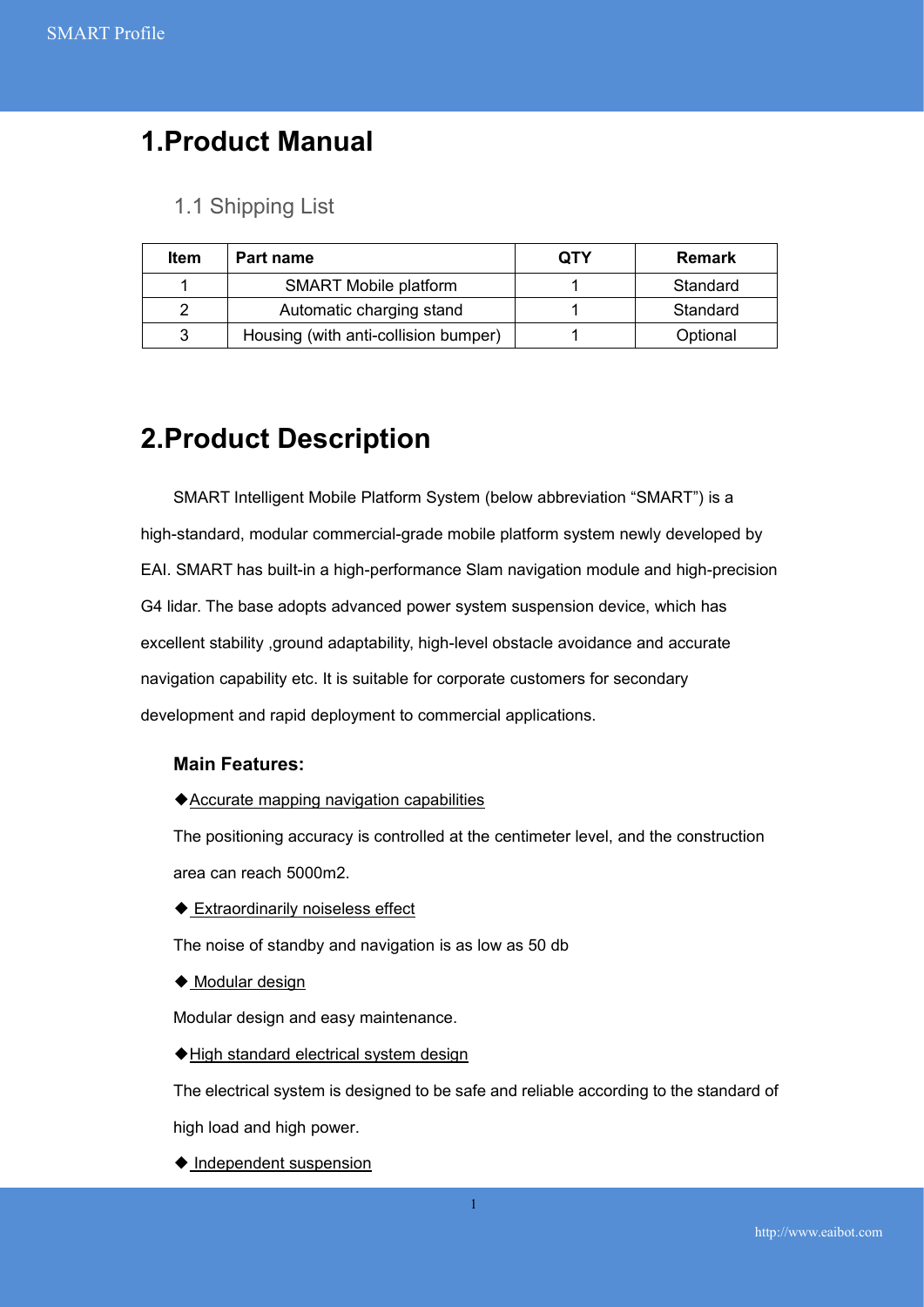It adopts advanced power suspension device, the power wheel is centered, the wheel part adopts 2+2+2 layout, and 6 wheels are independently suspended.

◆ Endurance

Equipped with high quality and high capacity 30AH/24V lithium battery, no load life is about 10 hours; support automatic recharge function.

- ◆ Extraordinary obstacles avoidance abilities
- ◆ High load

The rated load is 30KG and the upper limit of the load is up to 70KG.

◆High precision dual Lidars

With EAI high-precision dual Lidars, you can perceive double-layer space.

◆ Get started quickly

Provide a wealth of detailed technical documentation and application cases.

## <span id="page-3-0"></span>**3.Specification**

| Product                  |                       |
|--------------------------|-----------------------|
|                          | 525mm                 |
| W                        | 525mm                 |
| H                        | 268mm                 |
| Universal wheel          | 3 inch                |
| Drive wheel              | 6.5 inch Rubber wheel |
| Turning radius           | None                  |
| Main structural material | <b>Steel</b>          |
| Self weight              | About 40kg            |
| Best load weight         | 30kg                  |
| Max load weight          | About 70kg            |
| performance              |                       |
| Max operating speed      | $1.0 \text{ m/s}$     |
| Max obstacle height      | 20mm                  |
| Max obstacle width       | 40mm                  |
| Max climbing angle       | 10 degree             |
| Mapping performance      |                       |

#### <span id="page-3-1"></span>**3.1 SMART Mobile platform system technical parameters**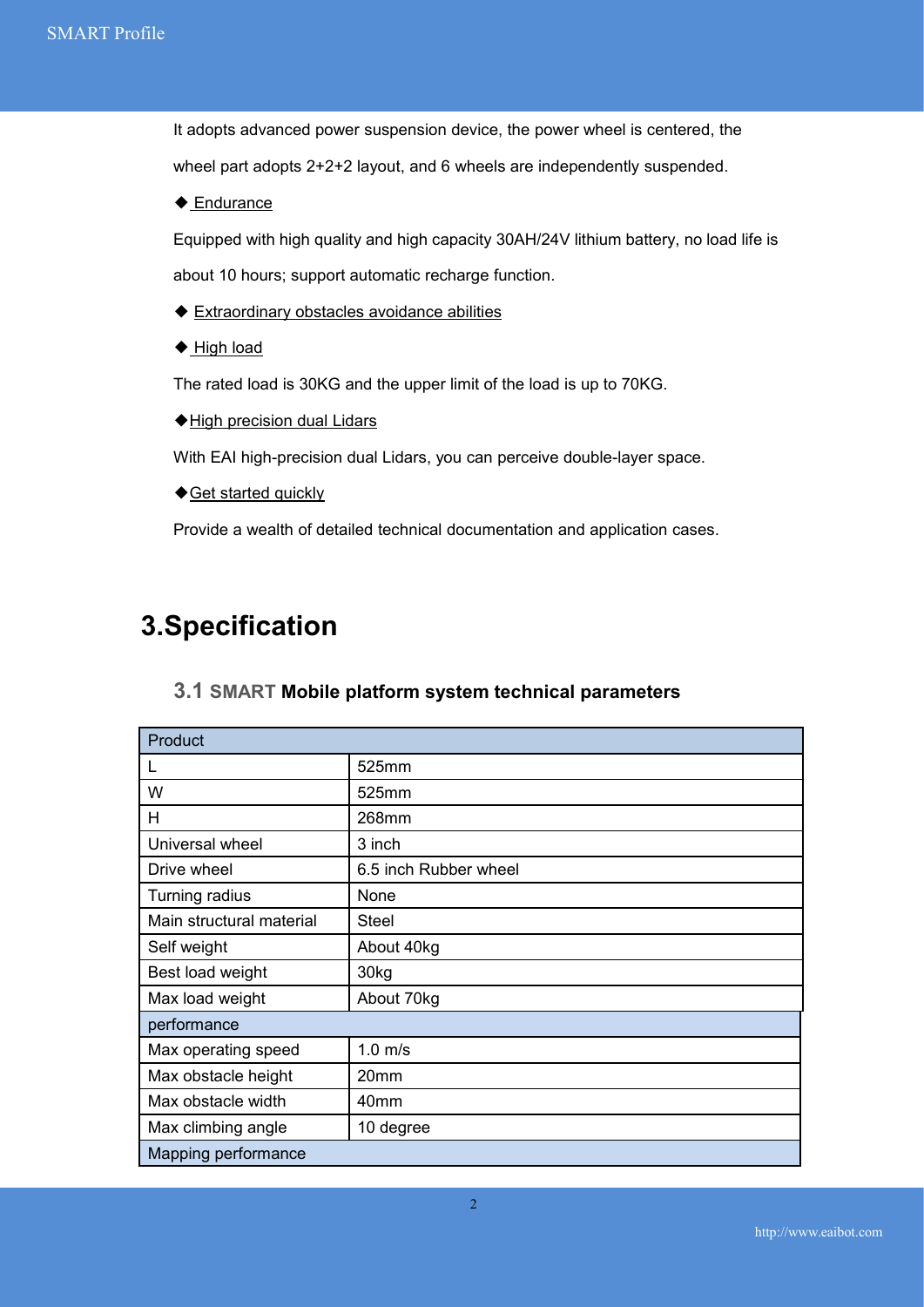| Map resolution         | 5cm                                                            |  |  |
|------------------------|----------------------------------------------------------------|--|--|
| Max mapping square     | 5000                                                           |  |  |
| Parameter              |                                                                |  |  |
| Lidar                  | YDLIDAR G4*2                                                   |  |  |
| Obstacle avoidance     | Ultrasonic Sensor module*5                                     |  |  |
| sensor                 |                                                                |  |  |
| Fall prevention sensor | Infrared sensor module*4                                       |  |  |
| <b>IMU</b> module      | PCB: MEMS Gyro, 3Axis accelerometer and Signal                 |  |  |
|                        | processing circuit                                             |  |  |
| <b>Battery</b>         |                                                                |  |  |
| <b>Type</b>            | Power lithium battery                                          |  |  |
| Capacity               | 30Ah/24V                                                       |  |  |
| Charging time          | About 4.5 h                                                    |  |  |
| Charging pressure      | 29.4V                                                          |  |  |
| Charging current       | 10A                                                            |  |  |
| Protective function    | Support over current, over discharge, short circuit protection |  |  |
| Standby power          | $<$ 25W                                                        |  |  |
| consumption            |                                                                |  |  |
| No load life time      | 10 <sub>h</sub>                                                |  |  |
| Charging stand         |                                                                |  |  |
| Automatic recharge     | support                                                        |  |  |
| Direct charge          | support                                                        |  |  |
| Motor                  |                                                                |  |  |
| <b>Type</b>            | DC brushless hub motor                                         |  |  |
| Nominal power          | 250W                                                           |  |  |
| Encoder resolution     | 4096                                                           |  |  |
| working environment    |                                                                |  |  |
| Charging temperature   | 0~45°C                                                         |  |  |
| Discharge temperature  | $-10 - 60$ °C                                                  |  |  |
| Working humidity       | 30%~70%                                                        |  |  |
| Ports                  |                                                                |  |  |
| Power interface        | 24V, 12V                                                       |  |  |
| HW interface           | LAN, USB                                                       |  |  |
| SW interface           | <b>SDK</b>                                                     |  |  |